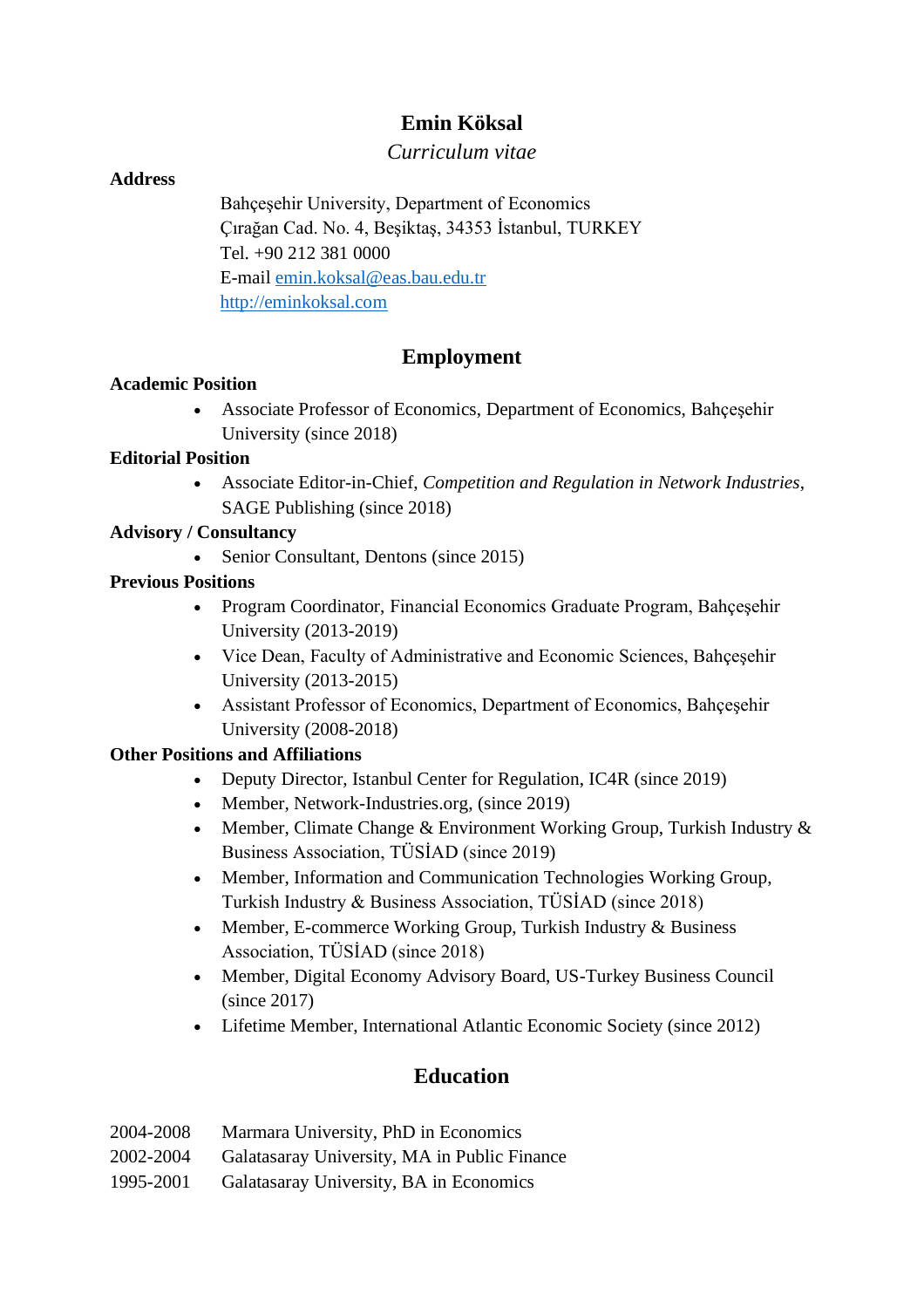# **Additional Professional Activities**

#### **Referee**

#### **-** *Energy Policy*

- **-** *Utilities Policy*
- **-** *Telecommunications Policy*
- **-** *Competition and Regulation in Network Industries*
- **-** Many other national journals

#### **Organizer**

- **-** Organizer, International Chamber of Commerce, *Conference on Competition and Public Policy Towards Innovation and Growth,* Istanbul (2019)
- **-** Local organizer, *73rd International Atlantic Economic Society Conference*, Istanbul (2012)

# **Teaching**

#### Bahçeşehir

- **-** Managerial Economics (MBA, PhD)
- **-** Platform Business and Economics (MBA)
- **-** Industrial Organization (undergraduate)
- **-** Platform Economics (undergraduate)
- **-** Innovation and Competition Policy in Digital Markets (undergraduate)
- **-** Economics of Climate Change (undergraduate)

**Other** 

- **-** Antitrust Economics, Bilgi University (Guest lecturer, 2018-2019- 2020-2021)
- **-** Competition Policy in Digital Markets, Koç University (Guest lecturer, 2018-2019)
- **-** Regulation and Competition in Platform Industries, Istanbul Technical University (Guest lecturer, 2019)

# **Consultancy Activities**

As a consultant at Dentons, I have led economic analysis on many antitrust cases (in platform, electricity, banking, cement, petroleum, and retail industries) and on various regulatory issues (net neutrality, OTT, electrification, climate change etc.).

# **Research interests**

Industrial Economics, Competition Policy, Economics of platforms, Internet usage, Climate change

# **Personal**

- Turkish citizen
- Married
- Keen gravel cyclist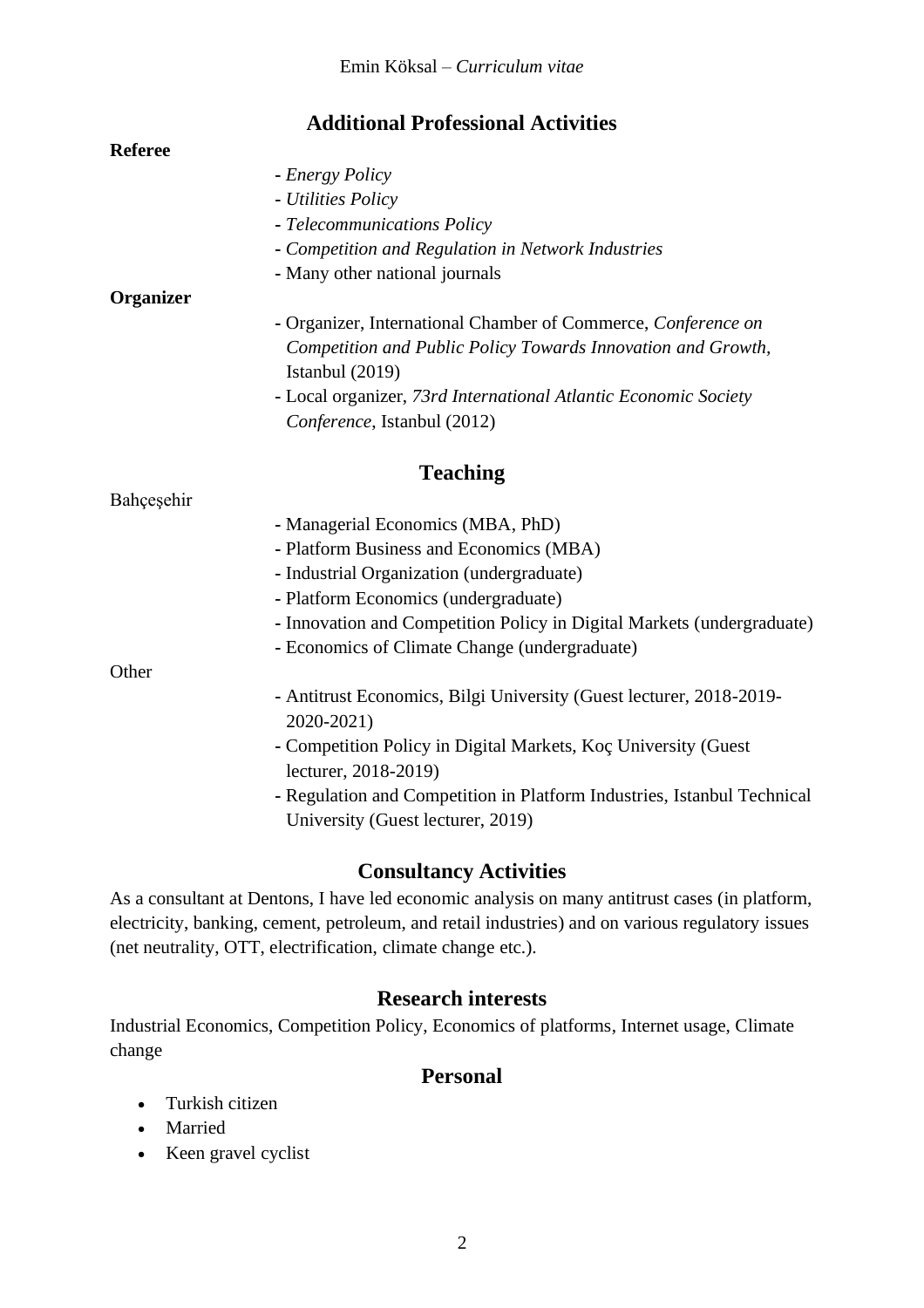# **Publications**

# **Selected peer-reviewed journal articles**

- Aydınonat, N. E. & Köksal, E. (2019). Explanatory Value in Context: The Curious Case of Hotelling's Location Model. *The European Journal of the History of Economic Thought.* 26(5), 879-910. [LINK](https://doi.org/10.1080/09672567.2019.1626460)
- Köksal, E. & Ardıyok, Ş. (2018). Regulatory and Market Disharmony in the Turkish Electricity Industry. *Utilities Policy*, 55, 90-98. [LINK](https://doi.org/10.1016/j.jup.2018.10.001)
- Köksal, E. & Ardıyok, Ş. (2018). Diverging Approaches in Europe for the Most Favoured-Customer Clauses: How Turkish Competition Authority's Decision for the Online Food Ordering Market Contributed. *Journal of European Competition Law & Practice*, 9(2), 119-123. [LINK](http://doi.org/10.1093/jeclap/lpx091)
- Gürakar, E & Köksal, E. (2016). Institutional Evolution and Economic Development in Iran and Turkey. *Middle East Development Journal*, 8 *(1),* 32-64. [LINK](https://doi.org/10.1080/17938120.2016.1150008)
- Köksal, E. & Ardıyok, Ş. (2015). Reviewing regulatory policy for broadband in Turkey: The failure of service-based competition and the prospect of facility-based competition. C*ompetition and Regulation in Network Industries*, 16 *(4),* 354-377. [LINK](https://doi.org/10.1177/178359171501600403)

# **Other peer-reviewed journal articles**

- Köksal, E. & Ardiyok, Ş. (2021). Analysis of Syndicated Loans from the Perspective of Competition Economics – Information Economics, Risk Management and Cooperation. *Ekonomi-tek*, 10(1), 41-68. [LINK](https://dergipark.org.tr/en/download/article-file/1882322) (in Turkish)
- Köksal, E. & Ardıyok, Ş. (2019). Necessity of a Broader Market Definition in the Analysis of Syndicated Loans Markets. *European Competition Law Review*, 40(11), 547-555. [LINK](https://dx.doi.org/10.2139/ssrn.3365828)
- Köksal, E. & Ardıyok, Ş. (2018). Sector Specific Regulations and Behavioral Economics: Reflections On The Decision Numbered 149. *Business & Management Studies*, 6 *(1), 48- 62*. [LINK](https://doi.org/10.15295/bmij.v6i1.210) (in Turkish)
- Köksal, E. & Yurtseven, C. (2018). The Effects of The Increase in The Number of University Students on the Growth of the Movie Industry in Turkey. *International Review of Economics and Management*, 6(3), 103-116. [LINK](https://dergipark.org.tr/en/pub/iremjournal/issue/36428/454405) (in Turkish)
- Erbil, C., Koksal, E., & Yurtseven, C. (2017). Mall Flicks The Mall Boom in Turkey with an Unexpected Byproduct: The Movie Sector Expansion. *Research in World Economy*, 8(1), 1-17. [LINK](https://doi.org/10.5430/rwe.v8n1p1)
- Anıl, B., & Köksal, E. (2016). Who Uses the Internet in Turkey and For What Purposes? *İktisadi ve İdari Bilimler Dergisi*, 38(1), 1-13. [LINK](http://doi.org/10.14780/iibd.61602) (in Turkish)
- Akben-Selçuk, E., Köksal, E, Altıok-Yılmaz, A. D. (2016). The Impact of Merger and Acquisition Transactions at the Company and Industry Level : A Literature Review. *Business & Management Studies*, 4 *(1), 48- 62*. [LINK](https://doi.org/10.15295/bmij.v4i1.132) (in Turkish)
- Ardıyok, Ş., Demirkan, H., Köksal, E., & Yüksel, B. (2015). Assessment of Net Neutrality Regulations and Traffic Management Activities in Mobile Communications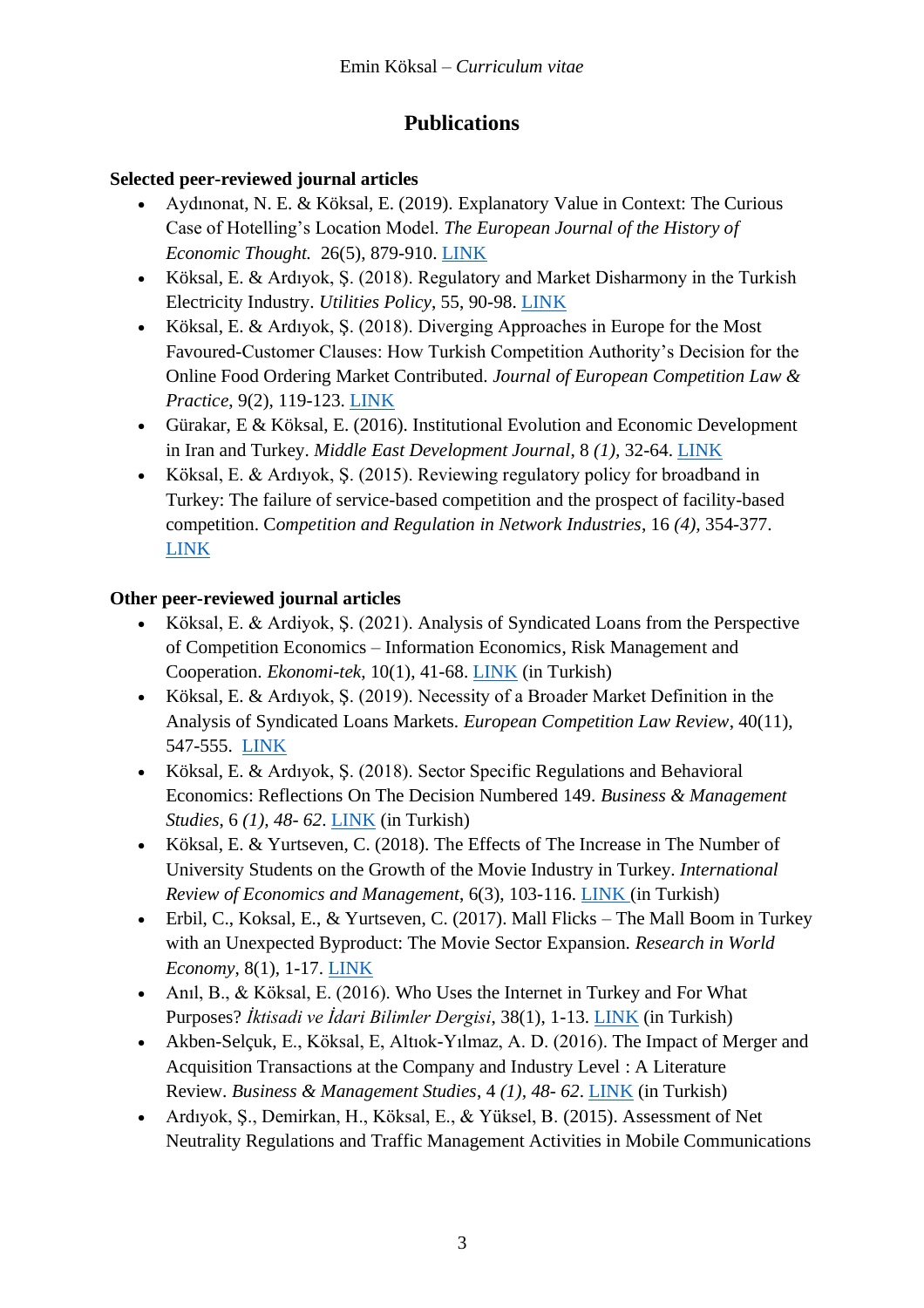from the Perspective of Competition Law. *Competition Journal*, *16*(3), 51–100. [LINK](http://eds.a.ebscohost.com/eds/detail/detail?vid=0&sid=1116f5bb-af88-4197-a848-5be788907a93%40sdc-v-sessmgr01&bdata=JnNpdGU9ZWRzLWxpdmU%3d#AN=118111283&db=bth) (in Turkish)

- Ardıyok, Ş., Köksal, E., & Yüksel, B. (2015). An Evaluation Concerning the New Ex-Ante Regulations for the Prevention of Margin Squeeze in the Electronic Communication Market in Turkey. *Competition Journal, 16*(2), 3–42. [LINK](http://eds.a.ebscohost.com/eds/detail/detail?vid=0&sid=17e03ba7-2ace-4cec-bcd0-6465c42fb027%40sessionmgr4006&bdata=JnNpdGU9ZWRzLWxpdmU%3d#AN=118111279&db=bth) (in Turkish)
- Köksal, E. & Anıl, B. (2015). The Determinants of Broadband Access and Usage in Turkey: Do Regions Matter? *Topics in Middle Eastern and African Economies, 17 (1), 114- 133*. [LINK](https://ecommons.luc.edu/meea/210/)
- Köksal, E. (2011). Network neutrality and quality of service: a two-sided market analysis. *International Journal of Management and Network Economics*, *2* (1), 39-57. [LINK](https://dx.doi.org/10.1504/IJMNE.2011.042579)
- Köksal, E. (2010). Welfare Implications of Deviation from Network Neutrality: A Price Discrimination Application. *International Journal of Interdisciplinary Telecommunications and Networking*, *2* (2), 27-49. [LINK](https://doi.org/10.4018/jitn.2010040102)
- Köksal, E. (2008). An Analysis of Public Expenditures Using the Median Voter Theorem for Turkey. *Dokuz Eylül Üniversitesi Isletme Fakültesi Dergisi*, *9* (2), 211- 225. [LINK](https://dergipark.org.tr/en/pub/ifede/issue/4597/62843)

# **Other journal articles**

- Köksal, E. (2021). The Economics of Electric Vehicles and the Need for a Public Policy. *Network Industries Quarterly Turkey*, 1(4), 6-9. [LINK](https://papers.ssrn.com/sol3/papers.cfm?abstract_id=3869739)
- Ardıyok, Ş., İkiler, B. & Köksal, E. (2021). A Brief Overview of Charging Infrastructure in EU and Turkey. *Network Industries Quarterly Turkey*, 1(4), 14-18. [LINK](https://papers.ssrn.com/sol3/papers.cfm?abstract_id=3869746)
- Köksal, E. (2020). The COVID-19 Pandemic Shows How Vital the Broadband Internet Infrastructure Is. *Network Industries Quarterly Turkey*, 1(2), 14-17. [LINK](https://papers.ssrn.com/sol3/papers.cfm?abstract_id=3755169)
- Köksal, E. (2019). Competition Policy Towards Digital Platfroms. *Network Industries Quarterly*, 21(4), 7-9. [LINK](https://www.network-industries.org/wp-content/uploads/2019/12/Competition-Policy-Towards-Digital-Platforms.pdf)
- Köksal, E. & Uçar, B. G. (2019). Public interventions in platform industries: The role of interest groups and potential welfare effects. *Network Industries Quarterly*, 21(2), 3-5. [LINK](https://www.network-industries.org/wp-content/uploads/2019/07/Public-interventions-in-platform-industries-The-role-of-interest-groups-and-potential-welfare-effects.pdf)
- Köksal, E. (2018). Industry 4.0: Innovation, Education and Public Policy. *Biktisat*, 1(3), 46-54. [LINK](https://papers.ssrn.com/sol3/papers.cfm?abstract_id=3597416) (in Turkish)

# **Book chapters and editorial work**

- Köksal, E. (2021). Regulation of Fiber and the Internet. In M. Finger & M. Eroğlu (Eds.), *Regulation of Turkish Network Industries,* 383-401. Springer. [LINK.](https://doi.org/10.1007/978-3-030-81720-6_19)
- Köksal, E. (2021). Public Interventions Towards Platform Industries in Turkey. In O. Kent, et al. (Eds.), *Türkiye Ekonomisinde Büyüme, Kalkınma ve Eşitsizlik*, 282-303. Efil Yayınevi. [LINK](https://efilyayinevi.com/urun/turkiye-ekonomisinde-buyume-kalkinma-ve-esitsizlik-a-suut-dogruele-armagan/) (in Turkish)
- Köksal, E. & Sesli, E. (2021). Concerted Practice Decisions of the Turkish Competition Board: Are They Compatible with Industrial Organization Foresights and